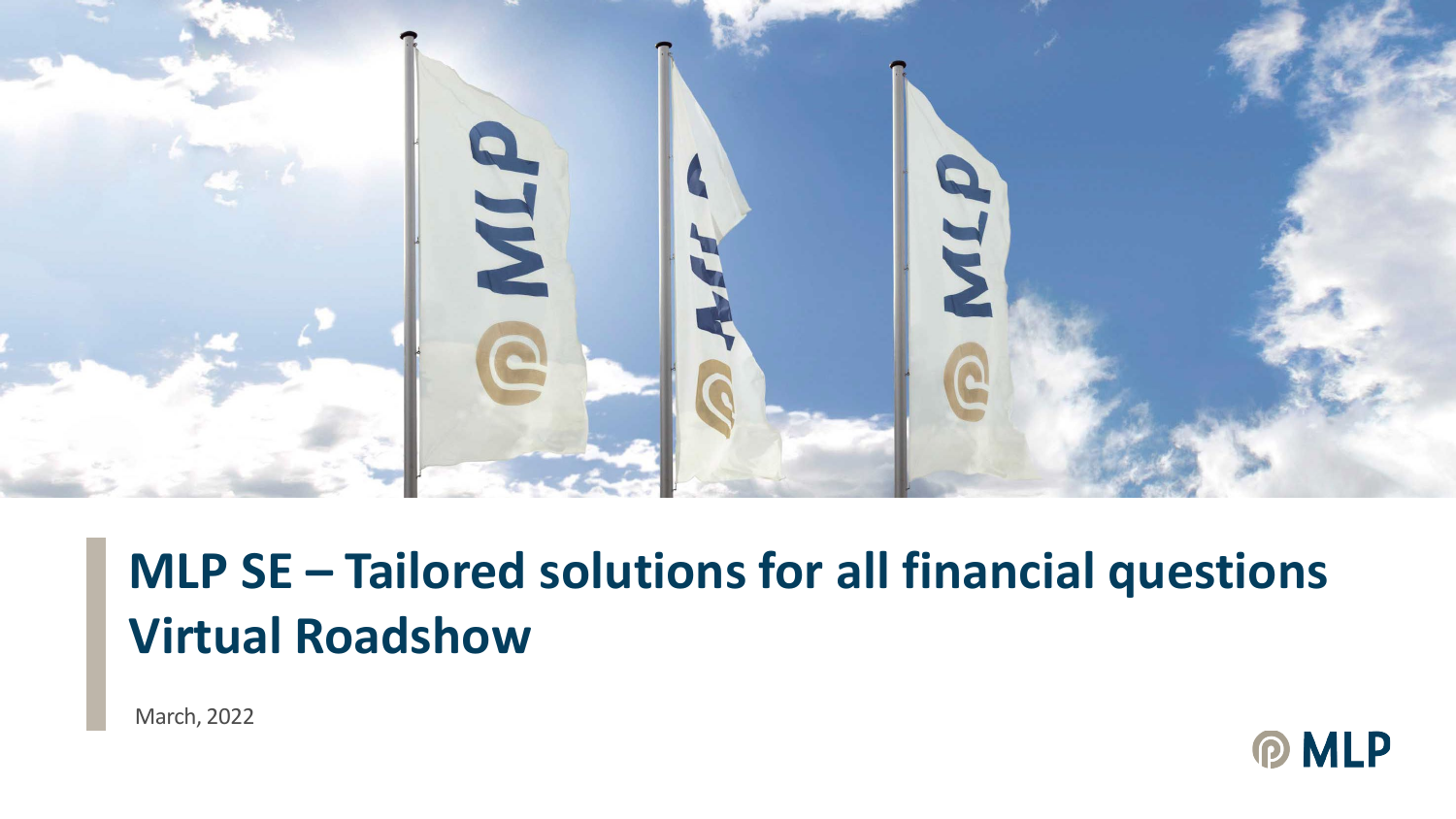

**MLP at a glance**

### **Business performance <sup>2021</sup>**



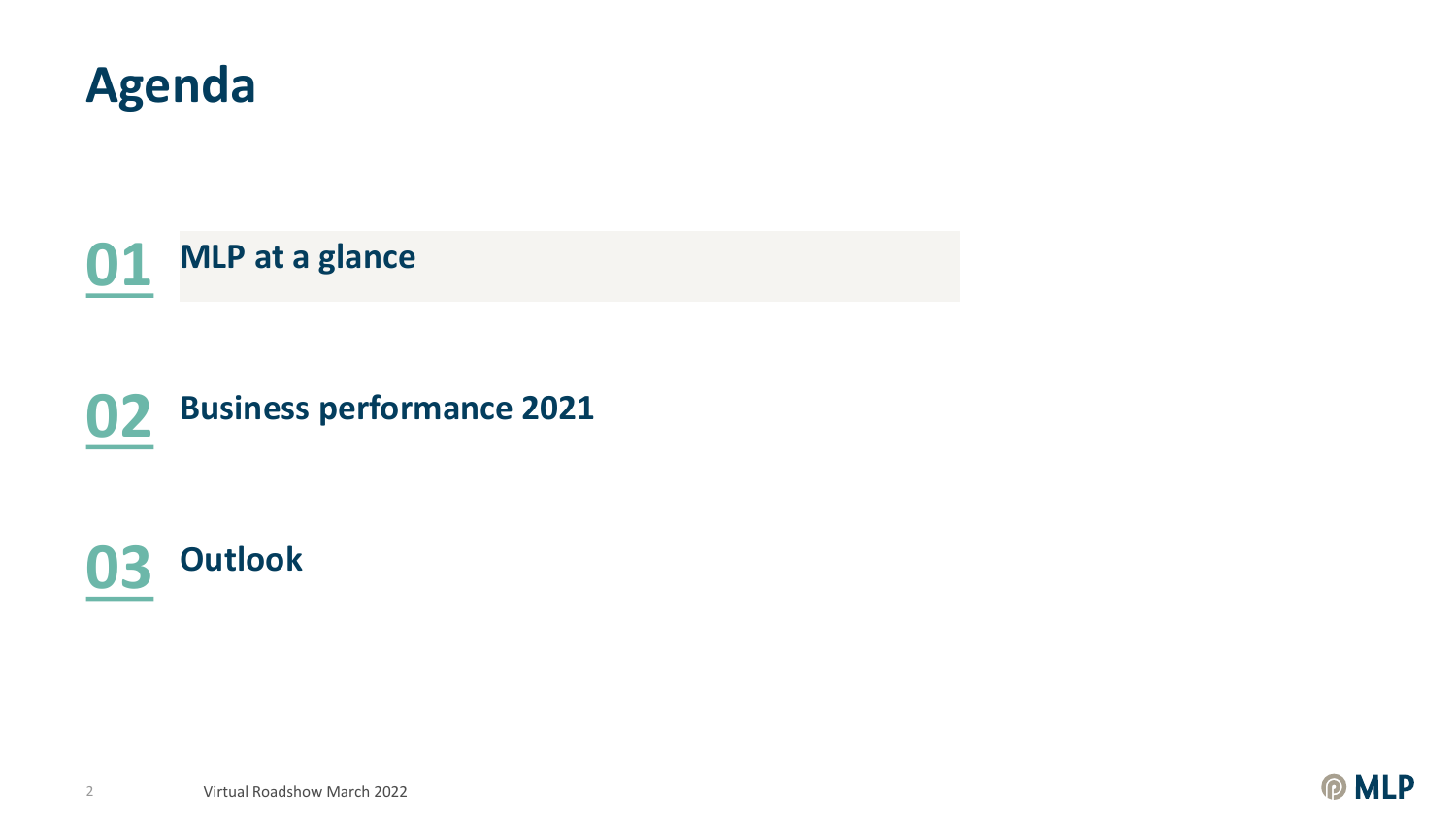#### **MLP SE: The leading independent financial advisory group**

Group of strong B2B and B2C brands

**Creating** exceptional added value and helping our clients to make better financial decisions

Intensive transfer of know-how within the network

Intelligently combining personal and digital offerings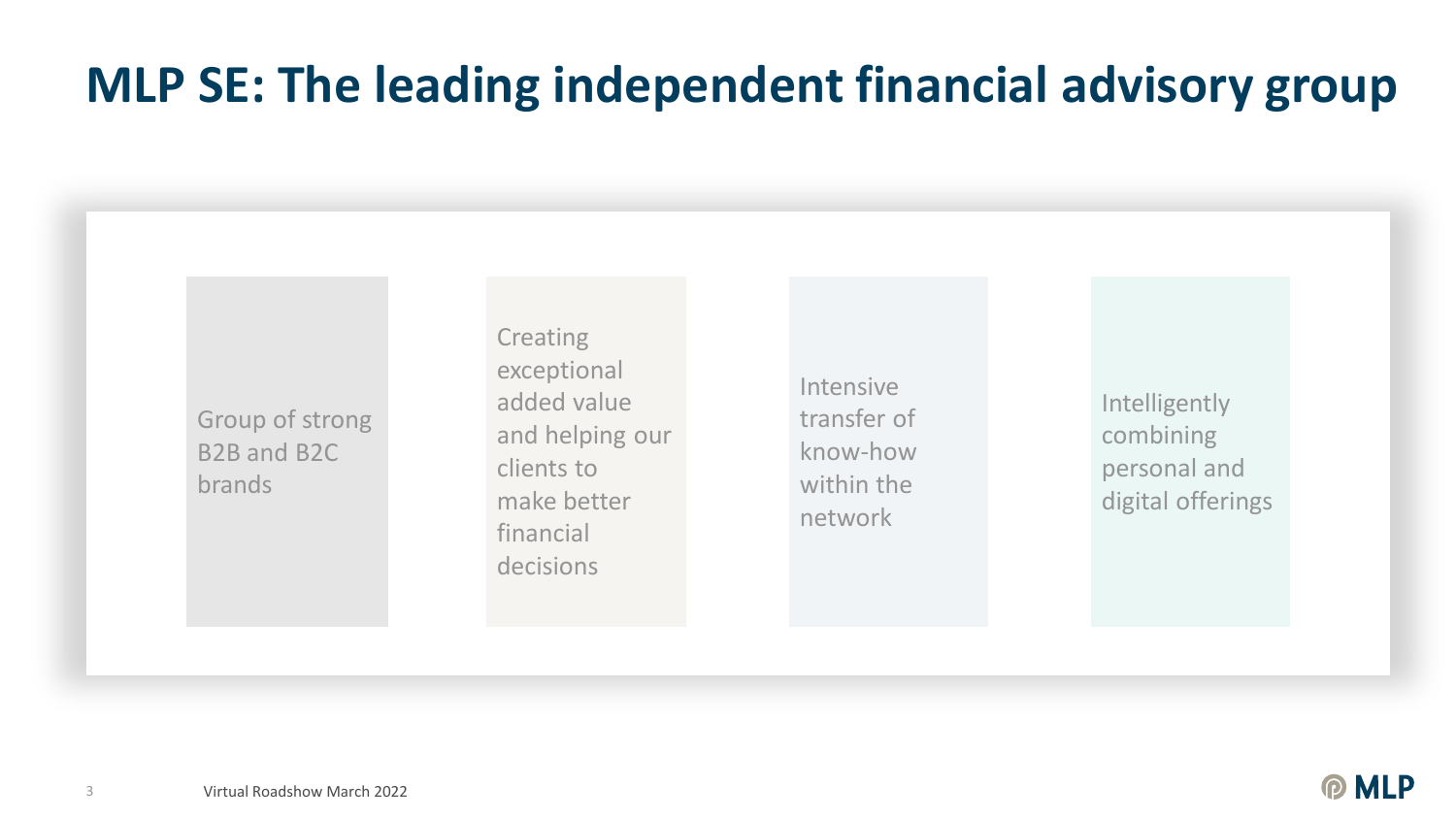# **"The networking of different perspectives and expertise creates special added value within the Group."**

This is MLP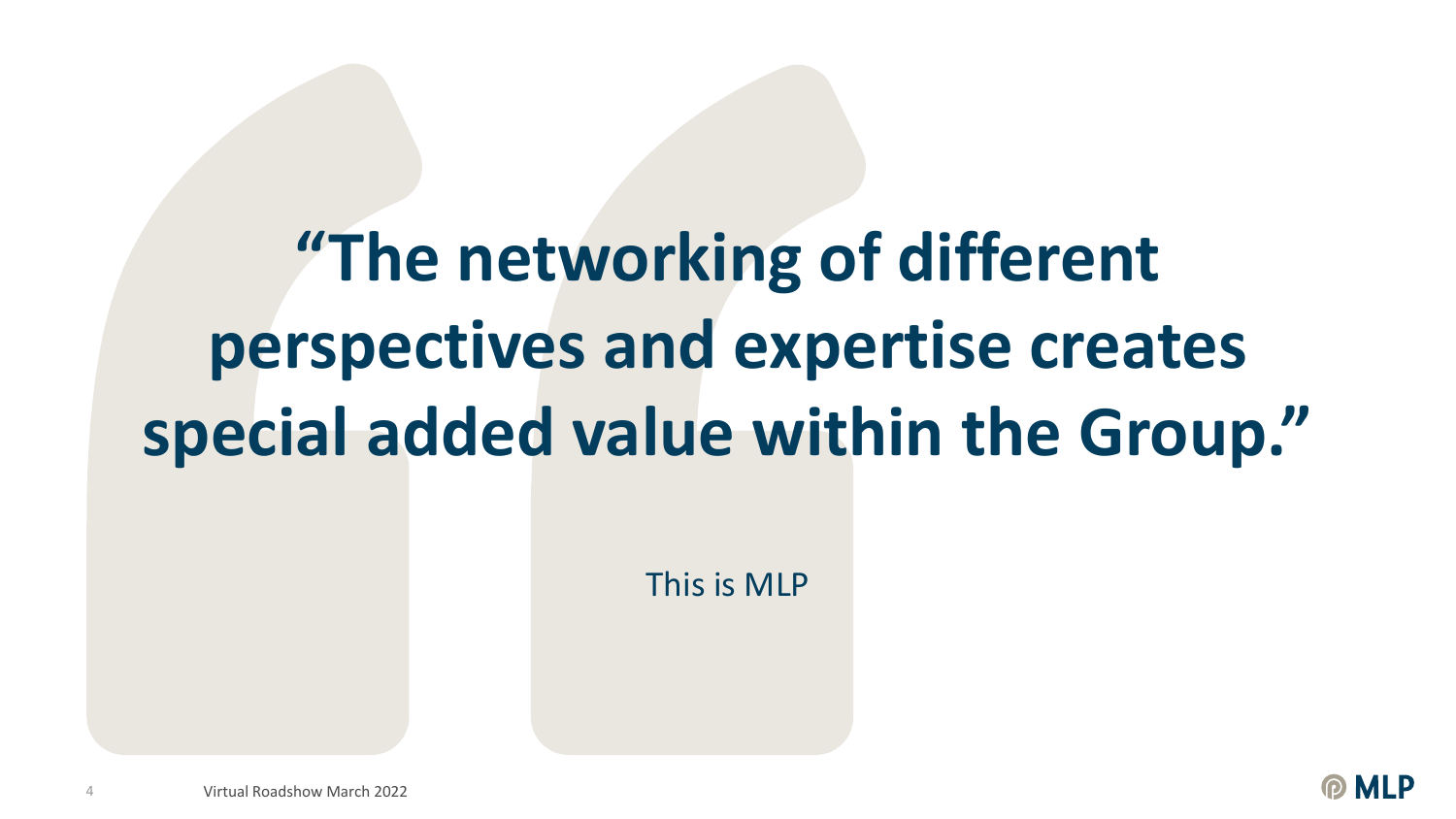### **Extended value creation within the MLP Group**

**Expansion of business relations** with growing range of services in the network

**Intensive networking and further knowledge transfer** among specialists from the Group divisions



**Strong brands** in their respective business field:



**Digitalisation to increase process efficiency** for both clients and consultants

**MLP** 

5 Virtual Roadshow March 2022 \*Different client groups within the Group: private clients, family offices, institutional investors, companies, brokers and other intermediaries etc.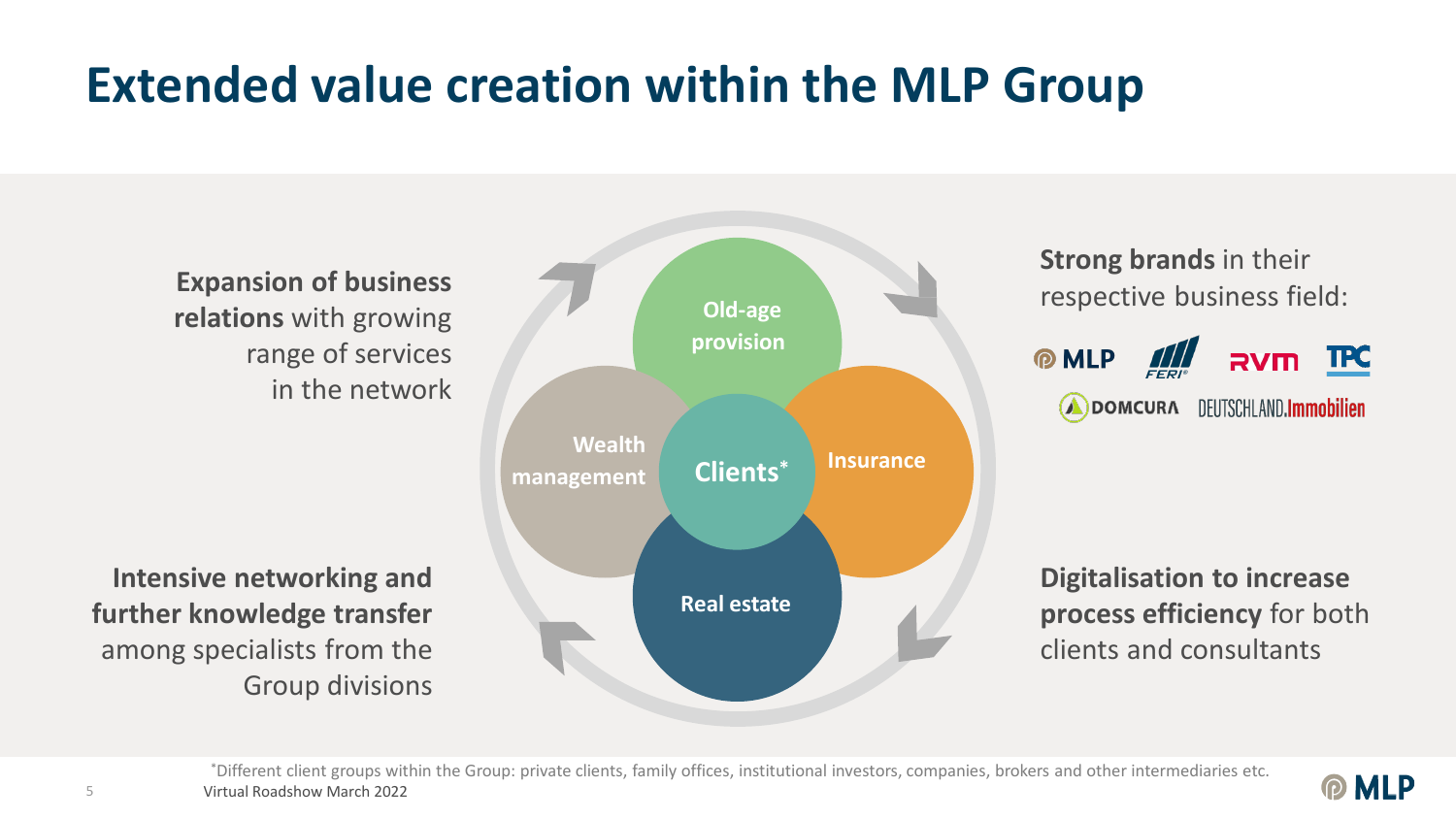### **MLP SE: Brands and figures**



\*FY 2021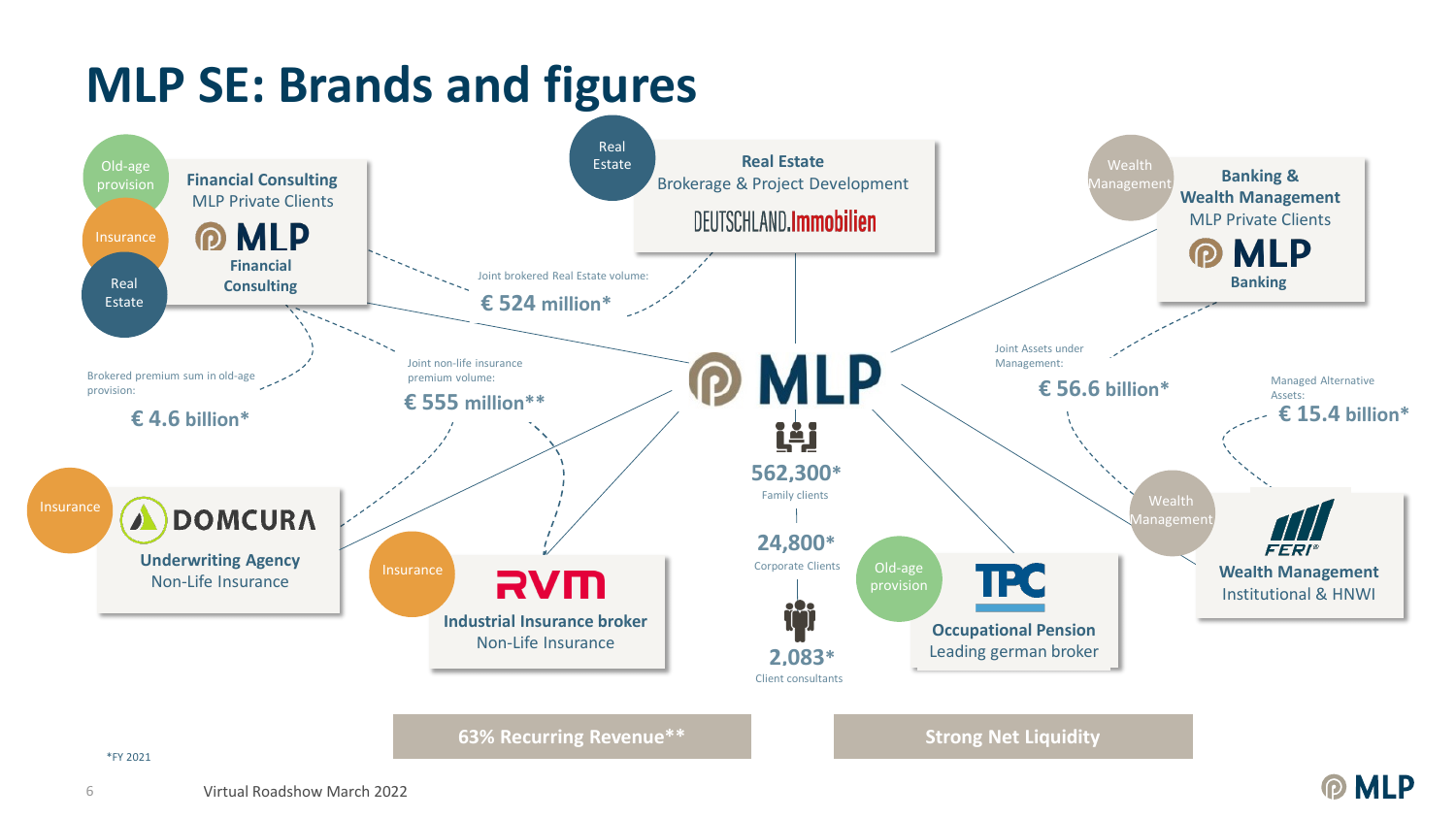### **MLP SE: Attractive dividend policy & valuation**



 $\Omega$ 

**MLP**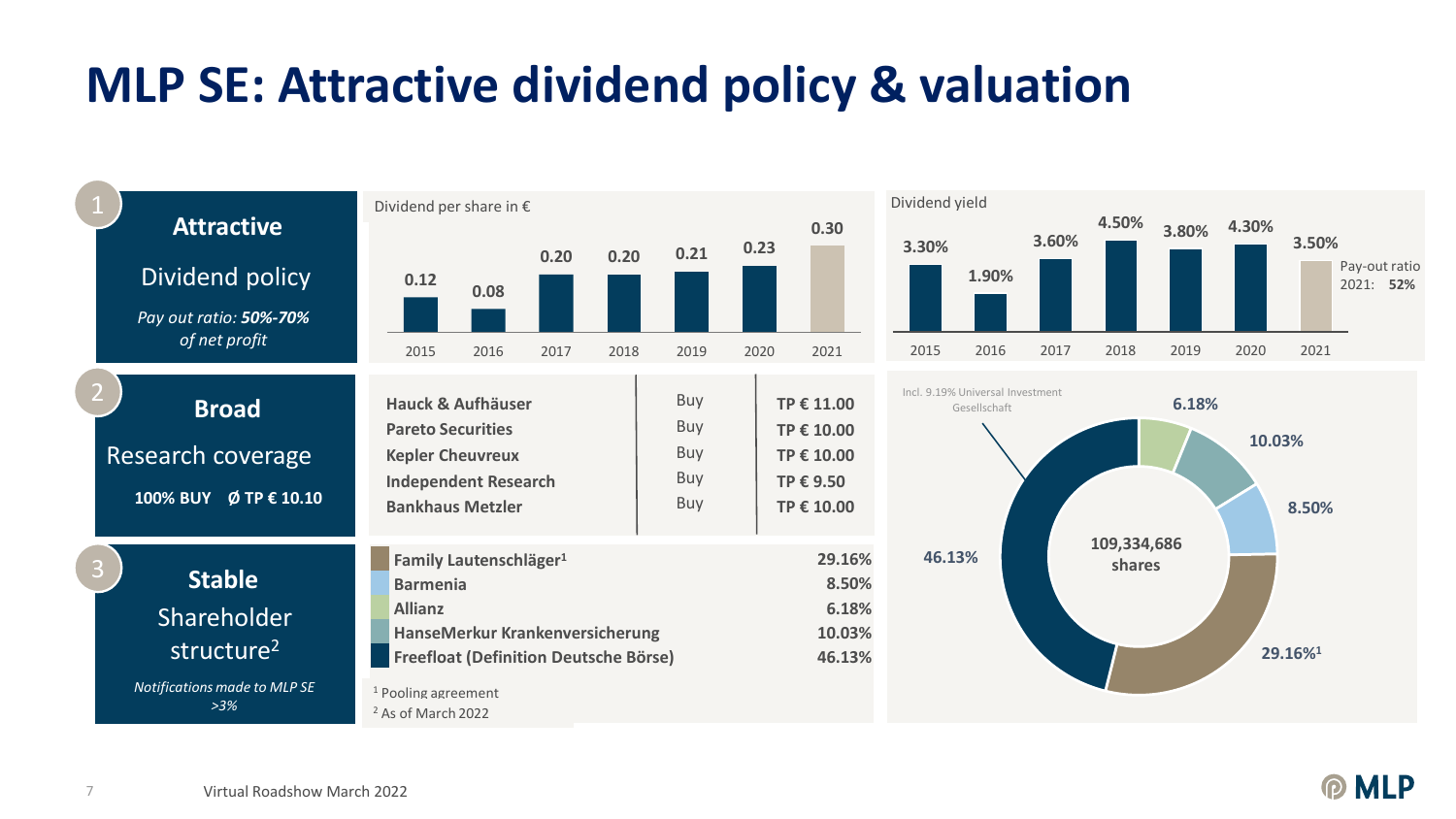# **Sustainability management becoming more important**



8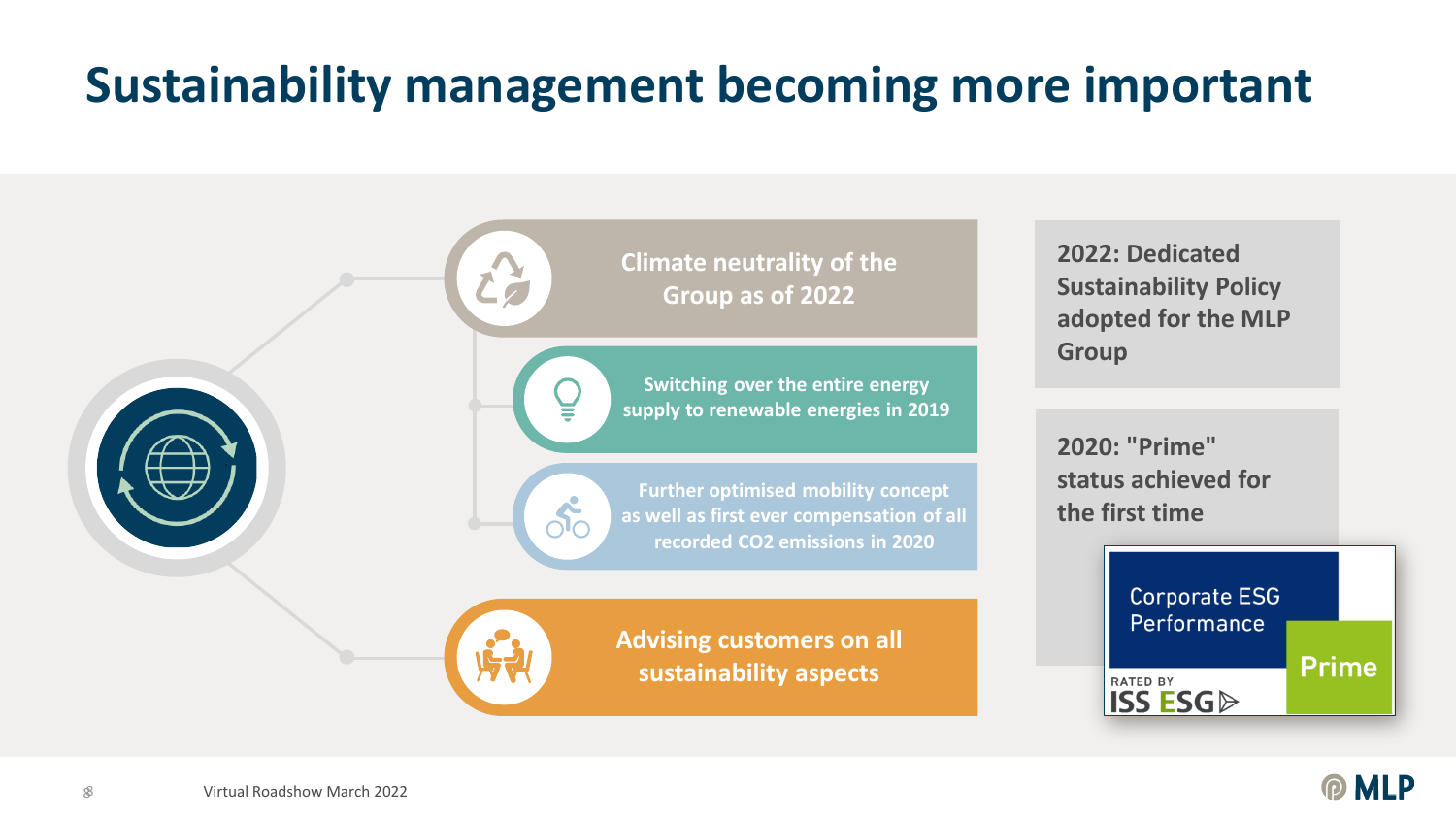

**MLP at a glance**





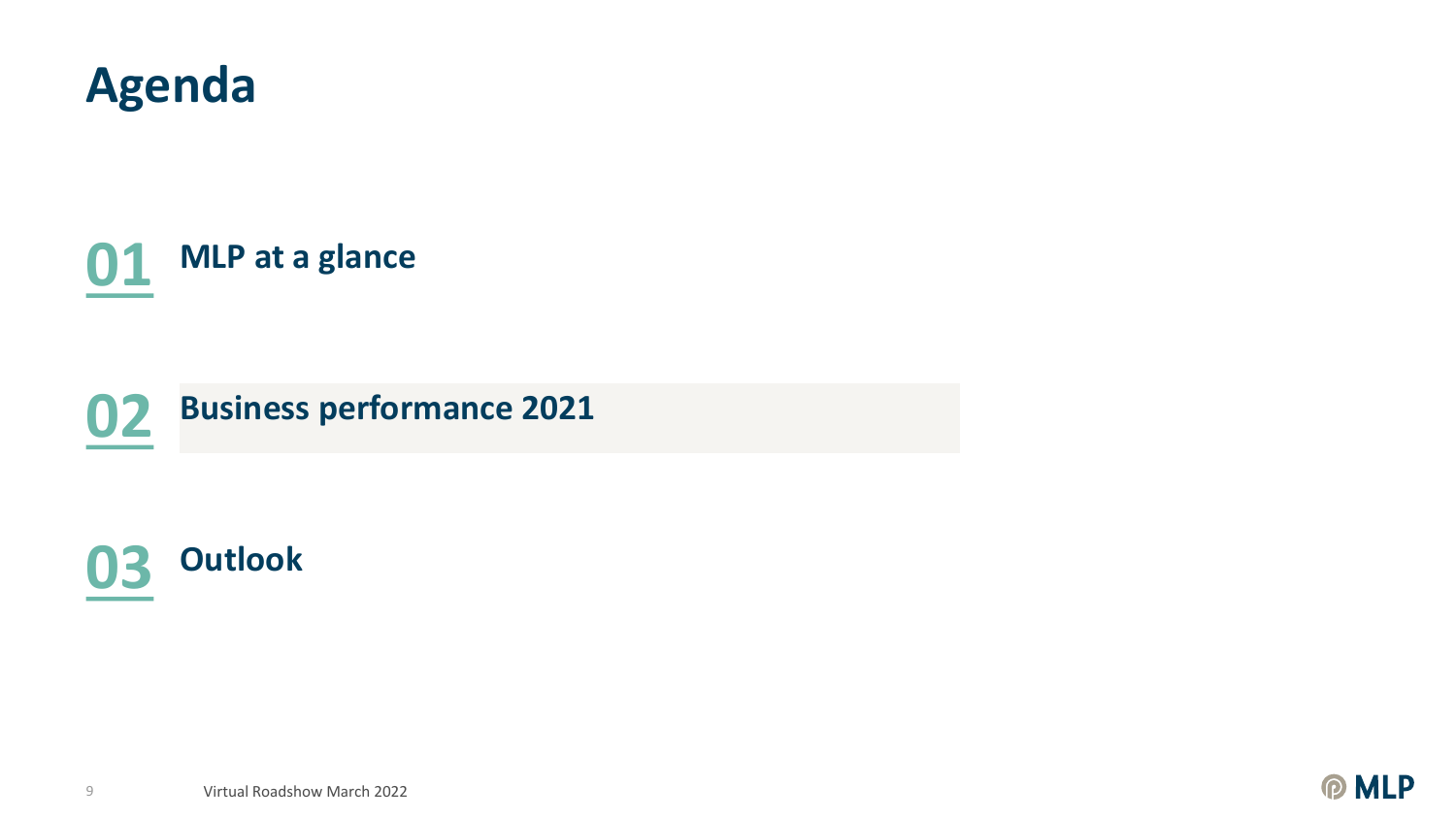# **Highlights FY 2021**

- FY 2021: **Total revenue** increased for the eighth year in succession, setting **new alltime high** at € 934.5 million
- Particularly **strong gains** recorded in **real estate brokerage** (up 59 percent) and **wealth management** (up 36 percent) – significantly higher performance-based compensation than planned
- Despite challenging framework conditions and ongoing investments, **earnings before interest and taxes** (EBIT) significantly **above the previous year's level** at € 96.8 million (2020: € 59.4 million)
- Executive Board proposes **dividend of 30 cents** per share (2020: 23 cents)
- **Further development of MLP** resolutely driven forward past financial year as a further, particularly successful intermediate step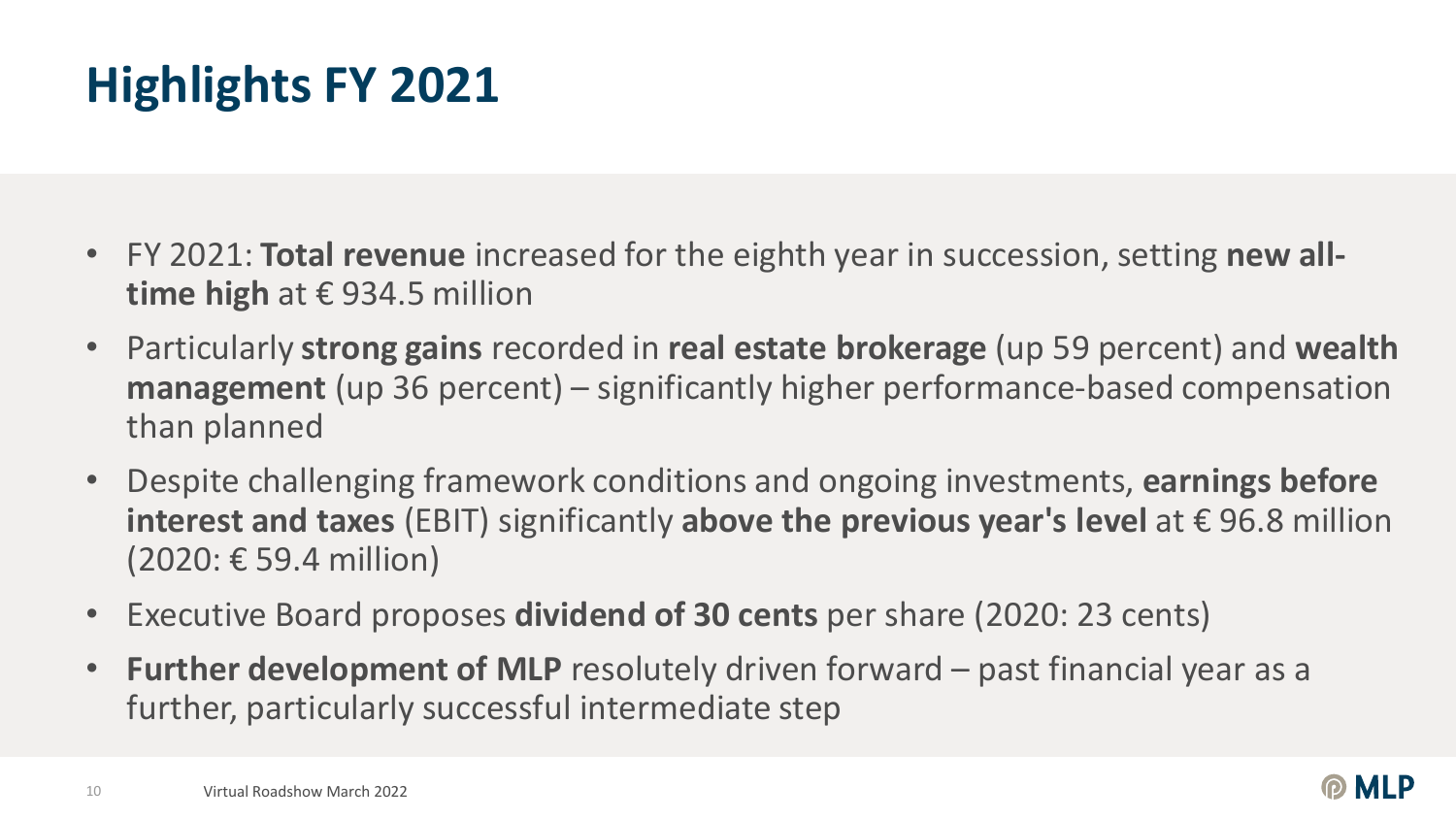## **FY 2021: Total revenue reaches new all-time high**

In € million





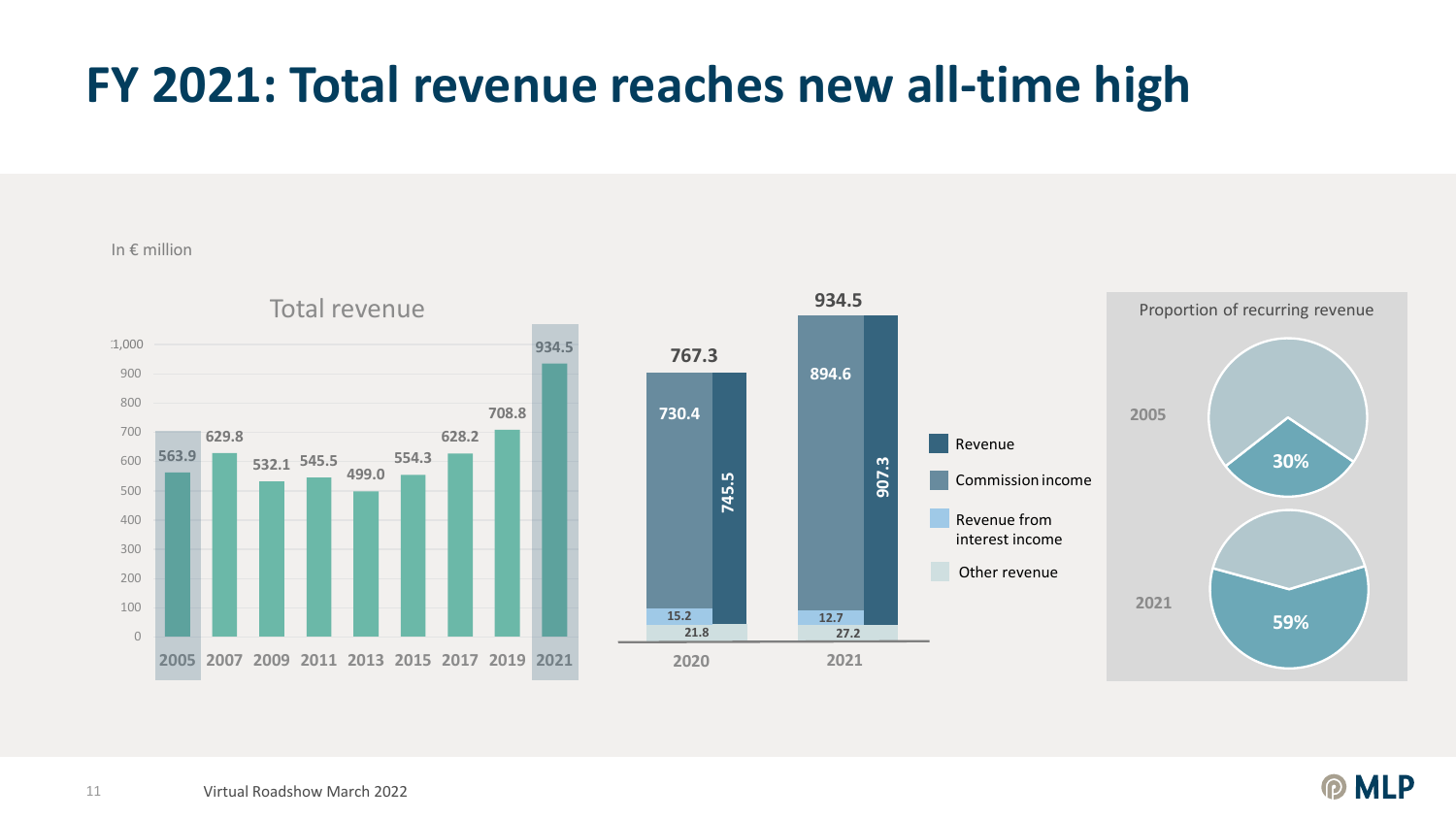# **FY 2021: Wealth management and real estate brokerage with particularly strong growth**

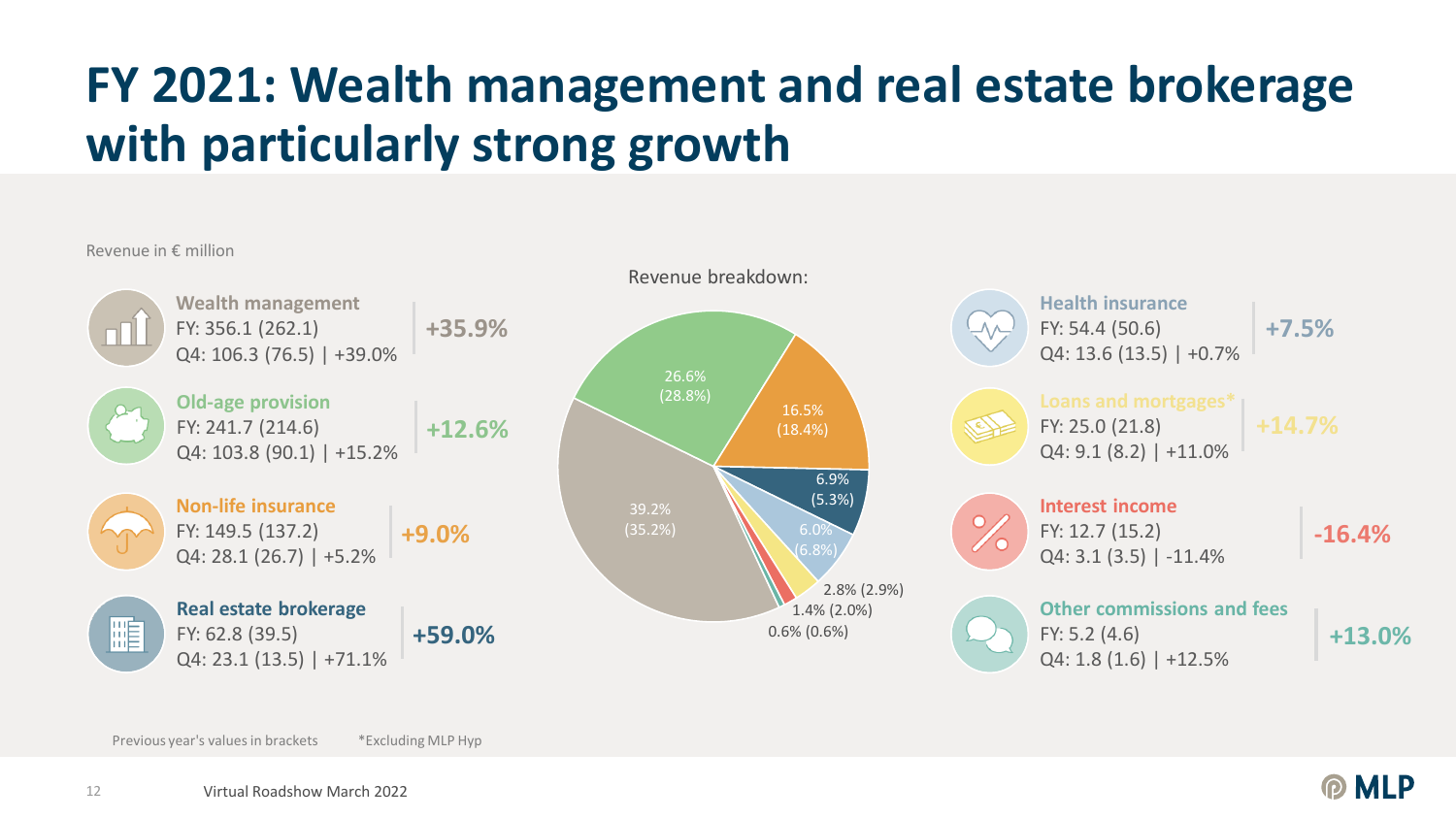# **Growth in family, corporate and institutional clients**



#### Corporate and institutional clients



Each as of December 31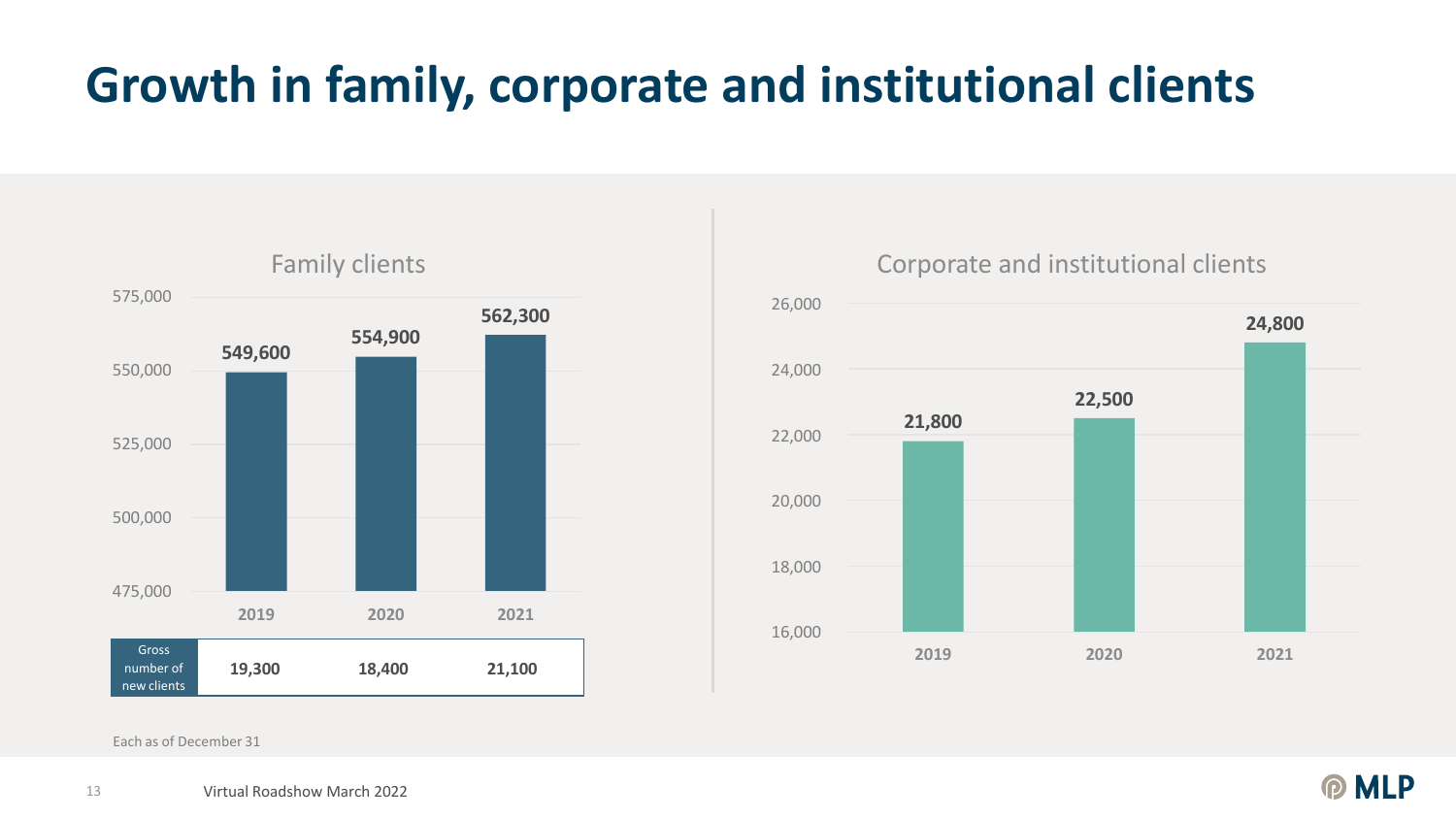### **FY 2021: EBIT significantly increased**

Income statement

In € million

|                                      | Q4 2020 | Q4 2021 | Change in<br>percent | 2020    | 2021    | Change in<br>percent |
|--------------------------------------|---------|---------|----------------------|---------|---------|----------------------|
| Total revenue                        | 242.0   | 302.3   | $+24.9$              | 767.3   | 934.5   | $+21.8$              |
| <b>EBIT</b>                          | 32.6    | 49.5    | $+51.8$              | 59.4    | 96.8    | $+63.0$              |
| Finance cost                         | $-1.2$  | $-0.9$  | $+25.0$              | $-3.0$  | $-3.6$  | $-20.0$              |
| <b>EBT</b>                           | 31.4    | 48.6    | $+54.8$              | 56.3    | 93.3    | $+65.7$              |
| <b>Taxes</b>                         | $-6.5$  | $-17.0$ | $-161.5$             | $-13.1$ | $-30.4$ | $-132.1$             |
| Net profit                           | 24.9    | 31.6    | $+26.9$              | 43.2    | 62.8    | $+45.4$              |
| EPS in $\epsilon$<br>(basic/diluted) | 0.23    | 0.29    | $+26.1$              | 0.40    | 0.57    | $+42.5$              |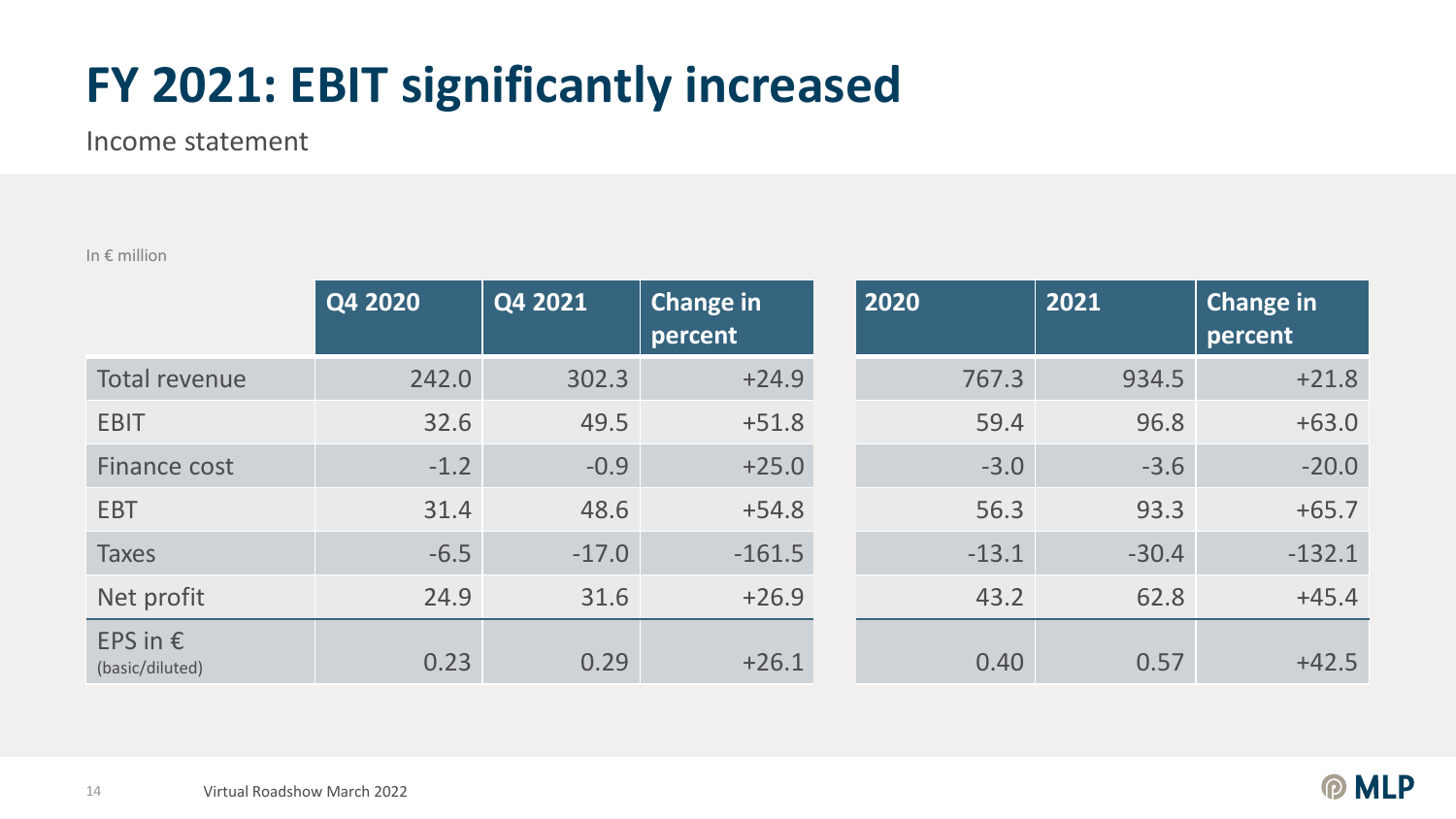#### **Return on equity increased**

#### In € million

| <b>Assets</b>                                                   | Dec. 31, 2020 | Dec. 31, 2021 |  |  |
|-----------------------------------------------------------------|---------------|---------------|--|--|
| Intangible assets                                               | 178.9         | 226.8         |  |  |
| <b>Financial assets</b>                                         | 197.6         | 195.2         |  |  |
| Receivables from clients in the banking business                | 880.6         | 961.4         |  |  |
| Receivables from financial institutions in the banking business | 751.5         | 478.3         |  |  |
| Other receivables and assets                                    | 199.8         | 261.9         |  |  |
| Cash and cash equivalents                                       | 859.0         | 1,377.8       |  |  |
| Liabilities and shareholders' equity                            |               |               |  |  |
| Shareholders' equity                                            | 454.0         | 496.2         |  |  |
| Provisions                                                      | 115.8         | 137.0         |  |  |
| Liabilities due to clients in the banking business              | 2,271.9       | 2,516.1       |  |  |
| Liabilities due to banks in the banking business                | 107.5         | 129.3         |  |  |
| Other liabilities                                               | 265.7         | 370.3         |  |  |
| <b>Total</b>                                                    | 3,235.0       | 3,693.4       |  |  |

Return on equity: 13.8% Equity ratio: 13.4% Core capital ratio: 17.9% Net liquidity: € 209 million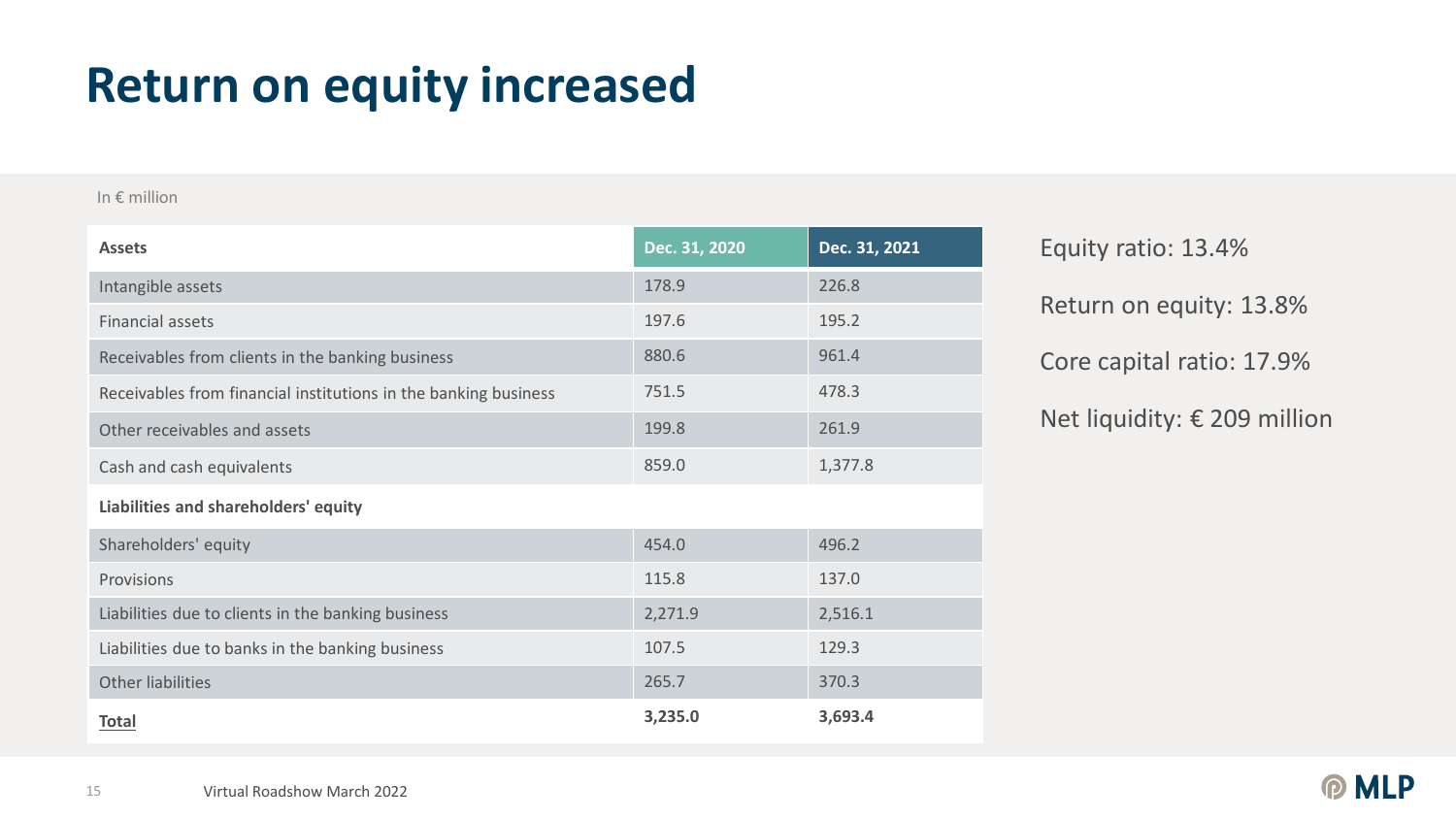#### **Executive Board proposes dividend of 30 cents per share**



Indexed share price development 170 MLP SE SDAX DAXsector Financial Services 160 150 140 130 120 110 100 90 80 **SILLING** a ta ta ta ta ta ta ta Ash Ash CONSIGIOS Assissant st. 10. 20. Le

\*Subject to approval by the Supervisory Board and Annual General Meeting.

16 Virtual Roadshow March 2022

**PMLP**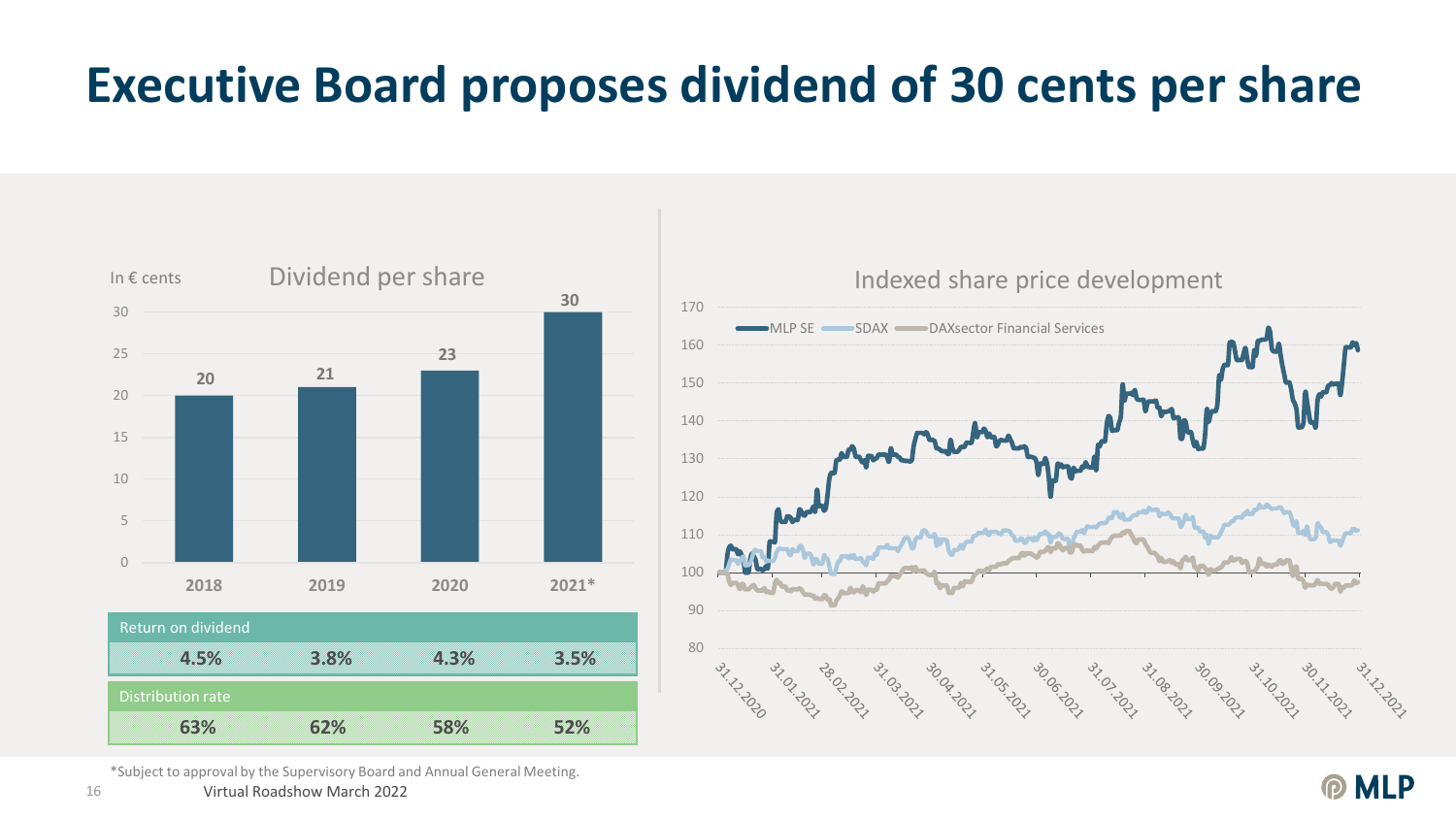# **Further increases of key figures in the MLP Group**





\*Incl. first-time consolidation of RVM Group as of April 1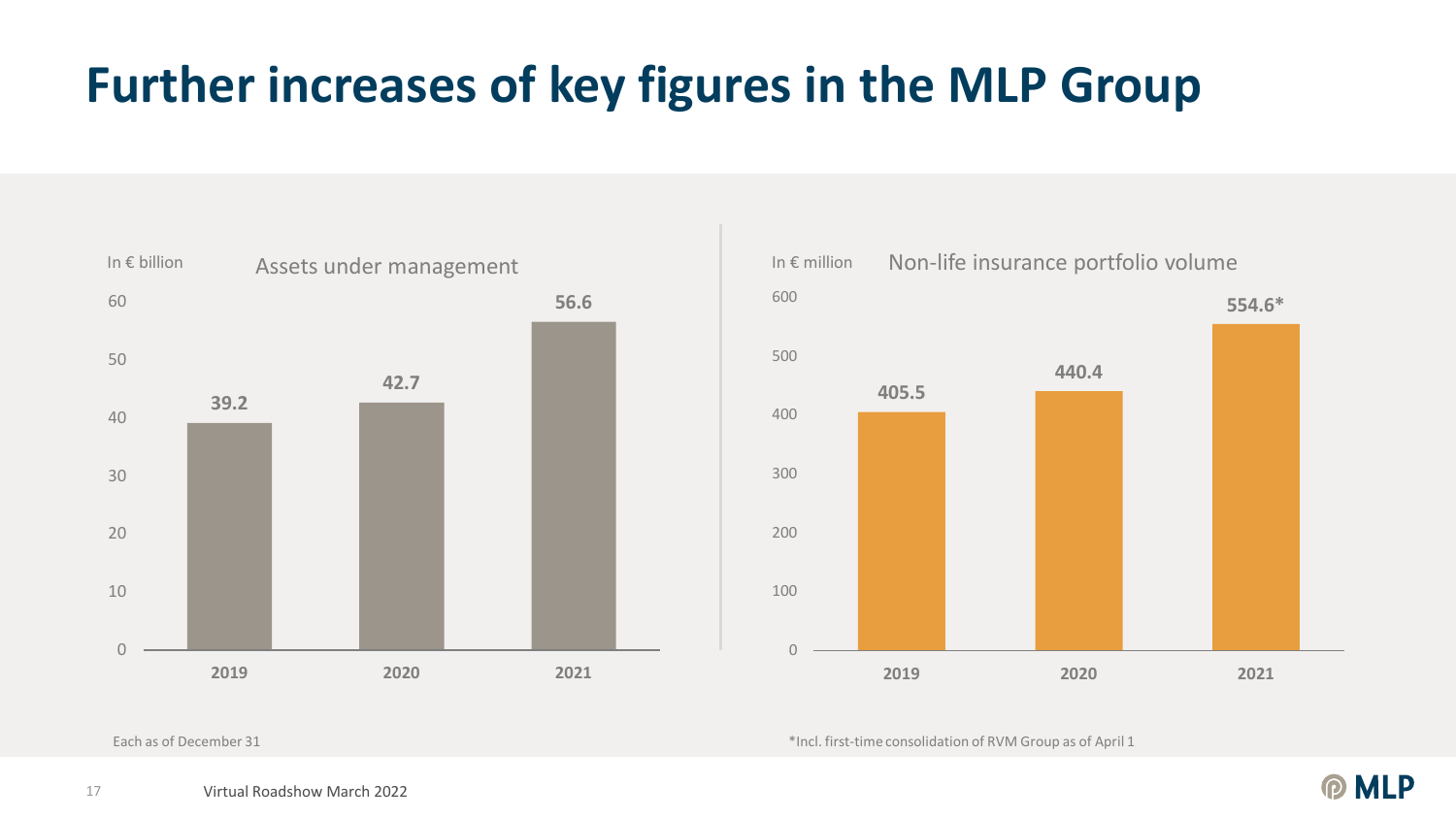# **Industrial Broker segment established – further expansion**



\*MLP's own estimate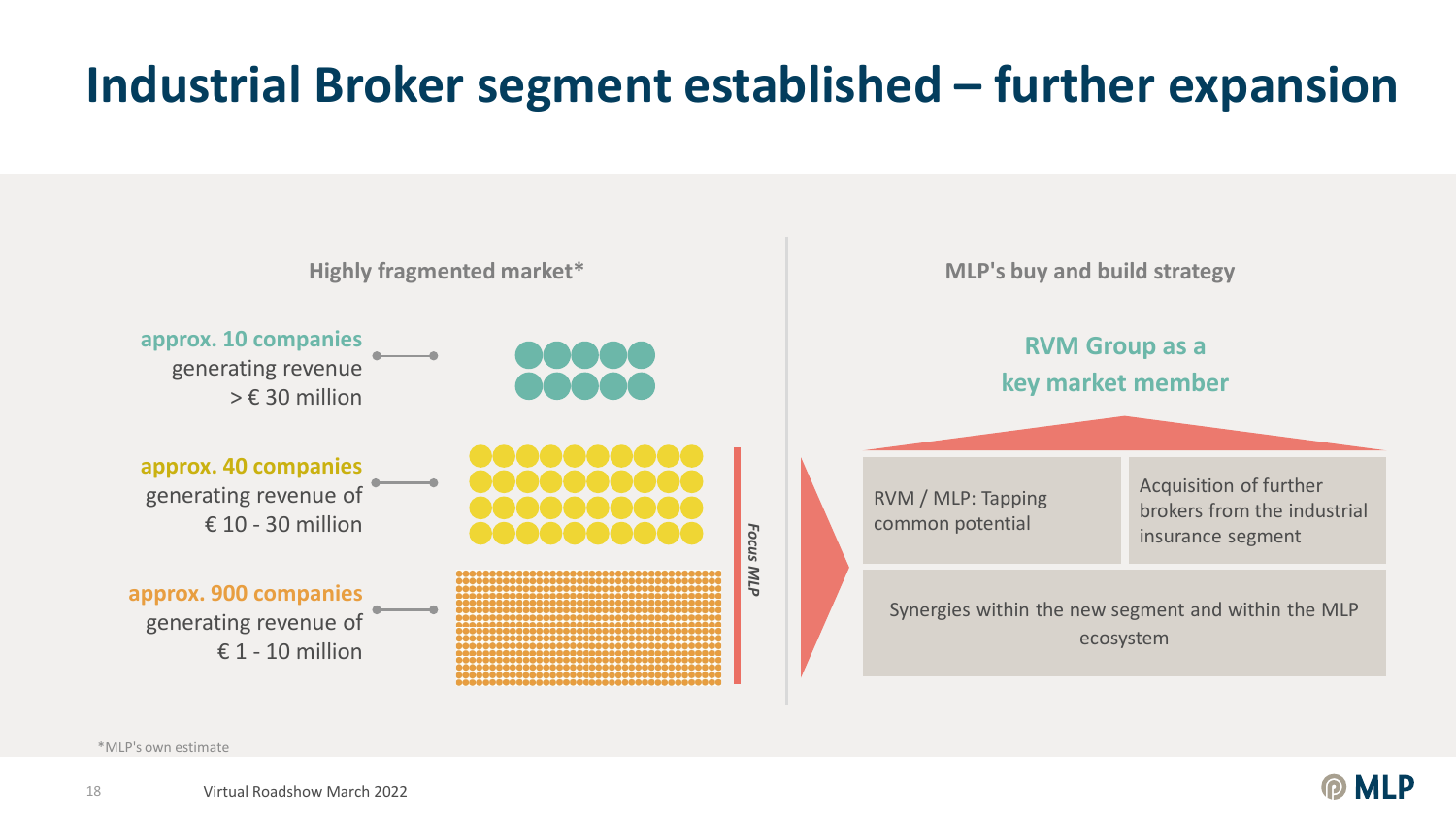# **Further training now also offered to external participants: MLP School of Financial Education**

- The MLP Corporate University has been offering top level training and further education for more than 20 years – **The MLP School of Financial Education** now also offers training programmes for external participants
- These courses focus on financial education and have a modular portfolio (virtual events or face-to-face training)

#### **For experts from the financial services sector\*:**

- Certified Financial Planner CFP©
- Real estate brokerage: theory and practice



**For entrepreneurs\*:**

- The entrepreneur as a manager
- Behavioural Finance

#### **For physicians\*:**

- The medical manager
- Behavioural Finance



#### **For companies\*:**

- Financial education for employees
- Career essentials for young professionals

\*Selected offers

**@MLF** 

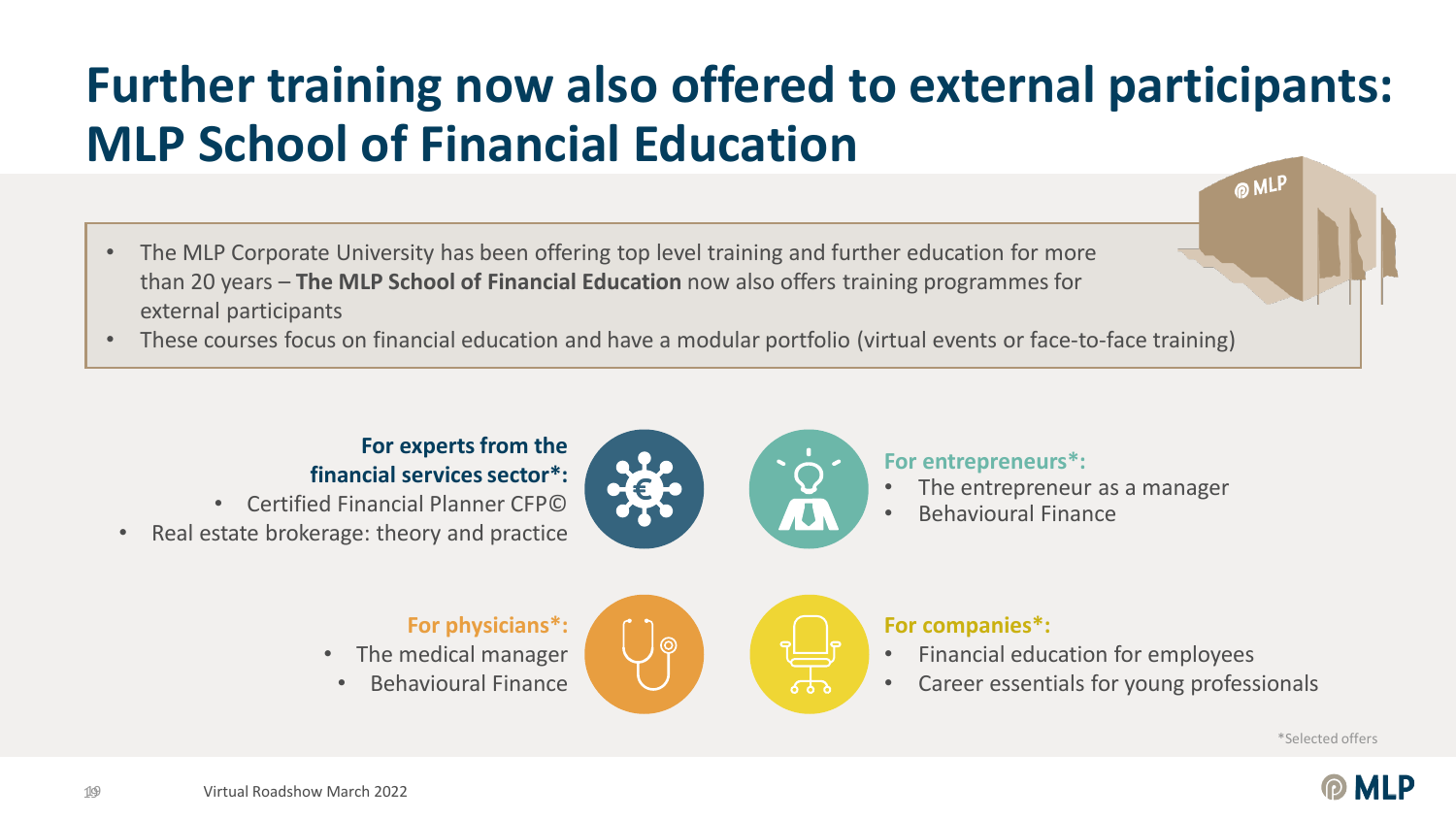

**MLP at a glance**

**Business performance**



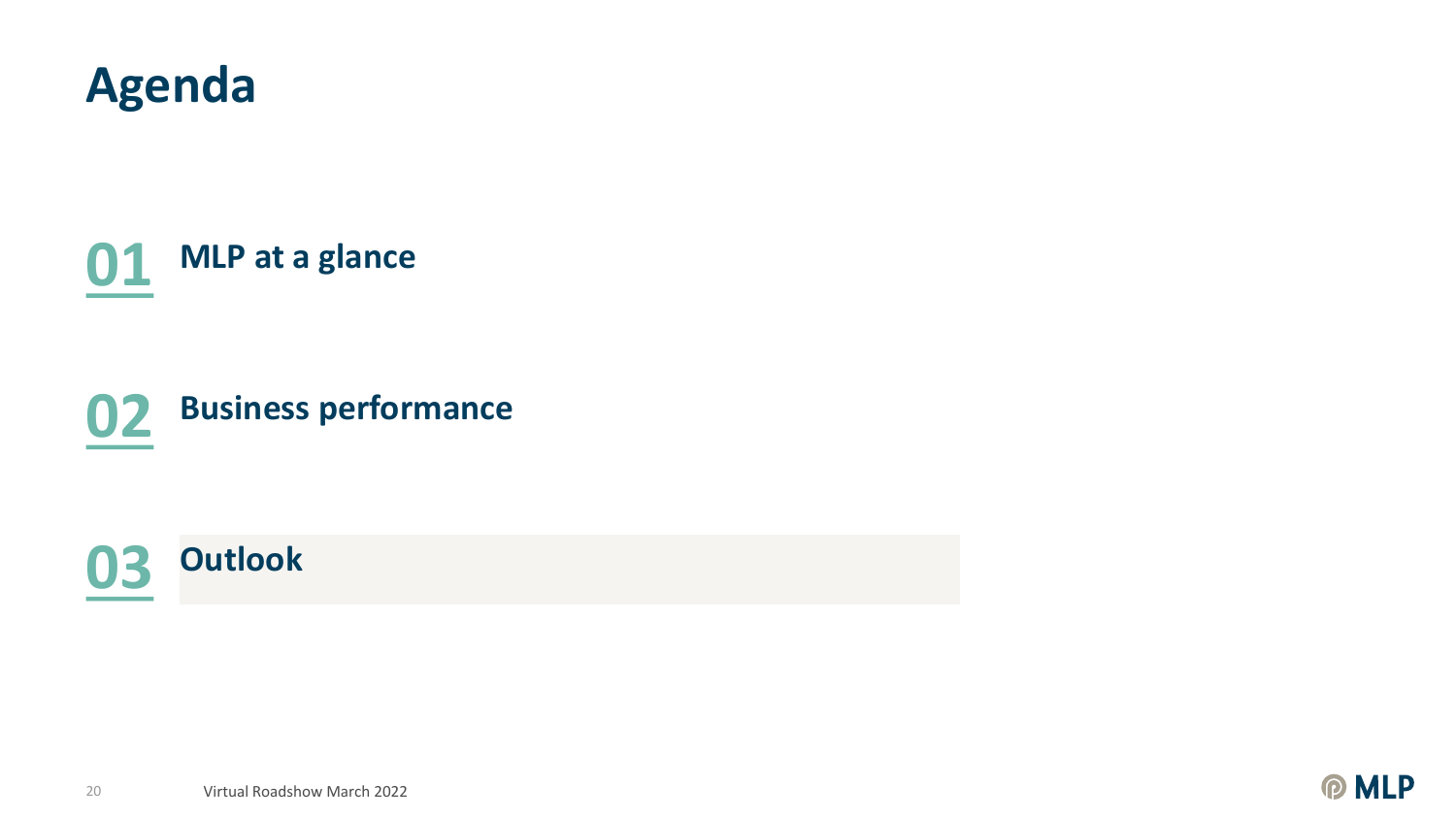# **Forecast 2022 – EBIT benefits from successfully implemented growth drivers**

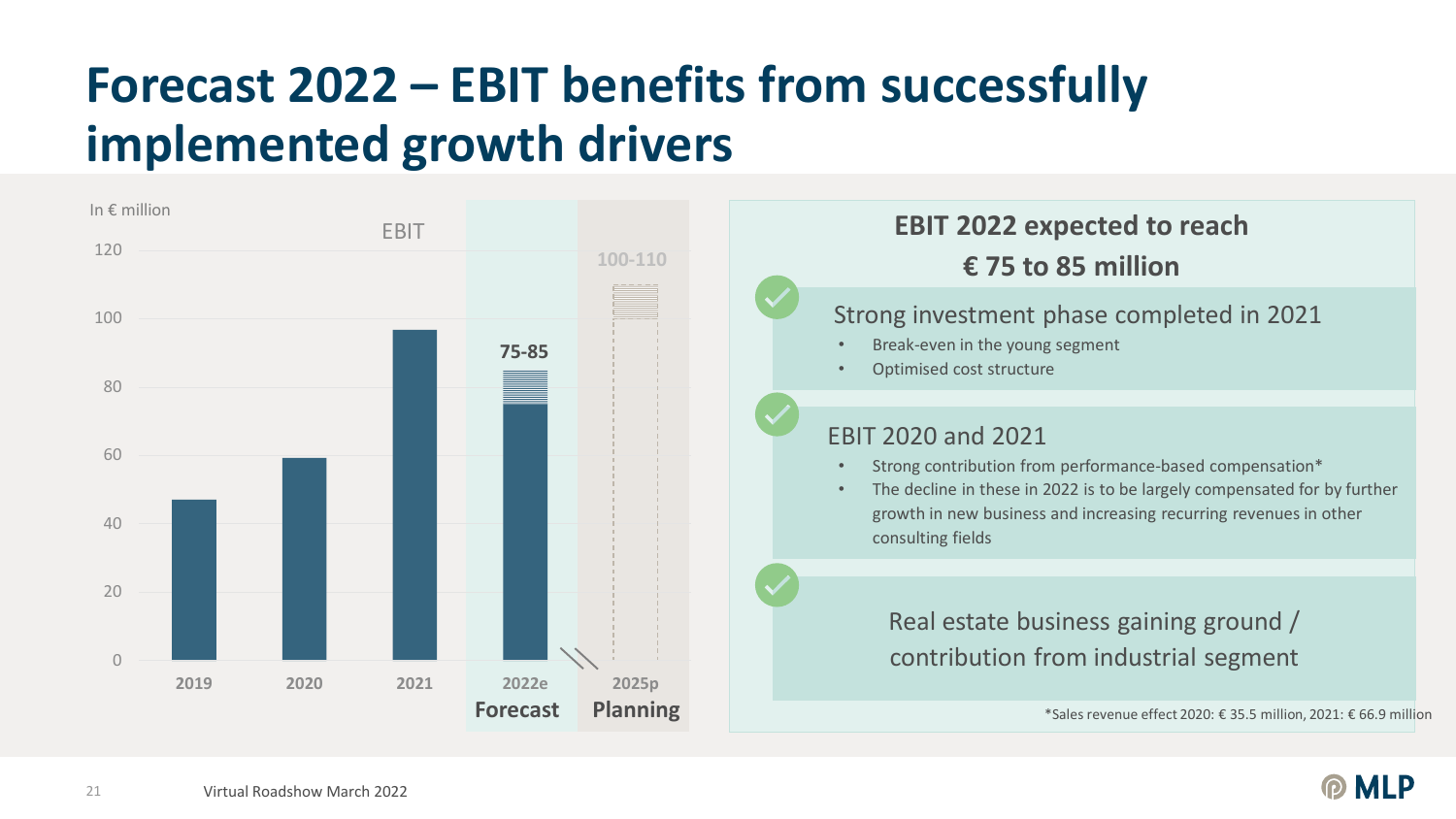### **Forecast 2022 – Diversified revenue growth**

Qualitative assessment of revenue development



very positive: ++, positive: +, neutral: 0, negative: -, very negative: --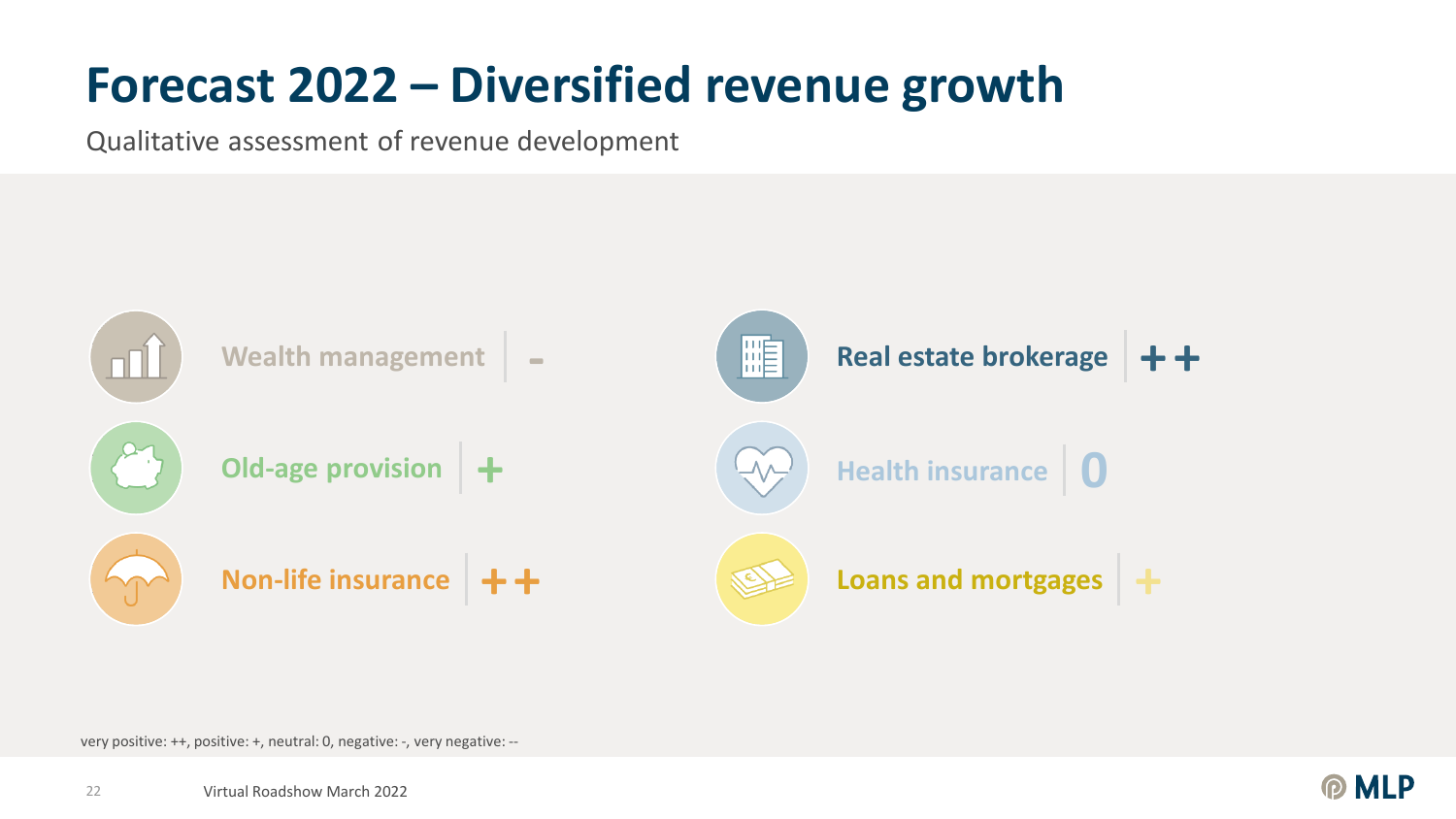### **Planning for 2025 – EBIT and sales revenue reaching the next level**



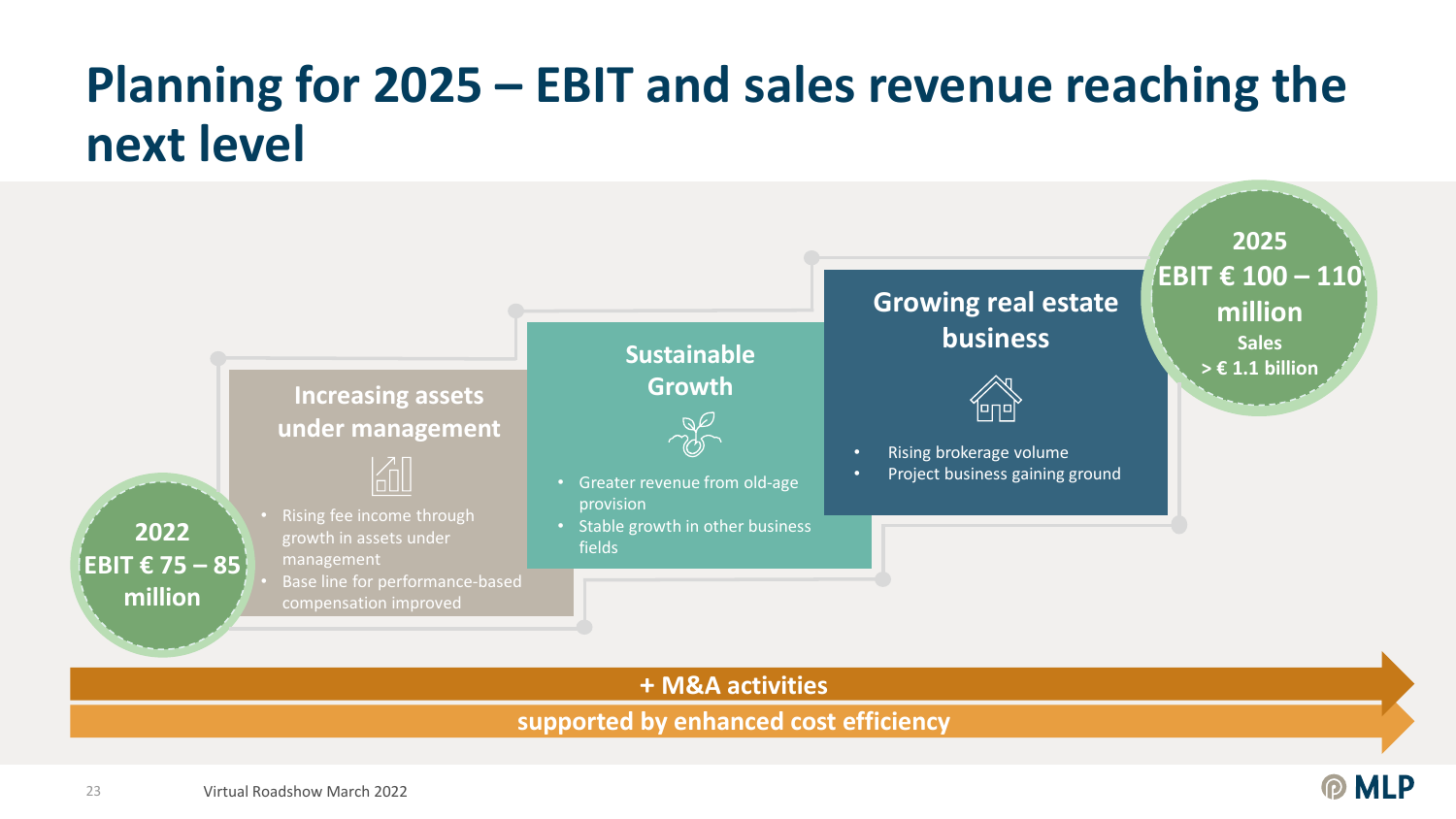# **Success factors for growth to next EBIT level in 2025**



- Constant growth in assets under management to € 62 to 68 billion, leading to greater fee income
- Contribution of institutional and private clients



- Young segment broke even in 2021 / further growth in old-age provision thanks to seasoned consultants
- Ongoing recovery in occupational pension provision
- Constant growth of the non-life insurance portfolio volume
- Sustainable growth in all parts of the Group





- Brokered real estate volume rising to  $\epsilon$  600 to 640 million
- Established project business with increasing earnings contribution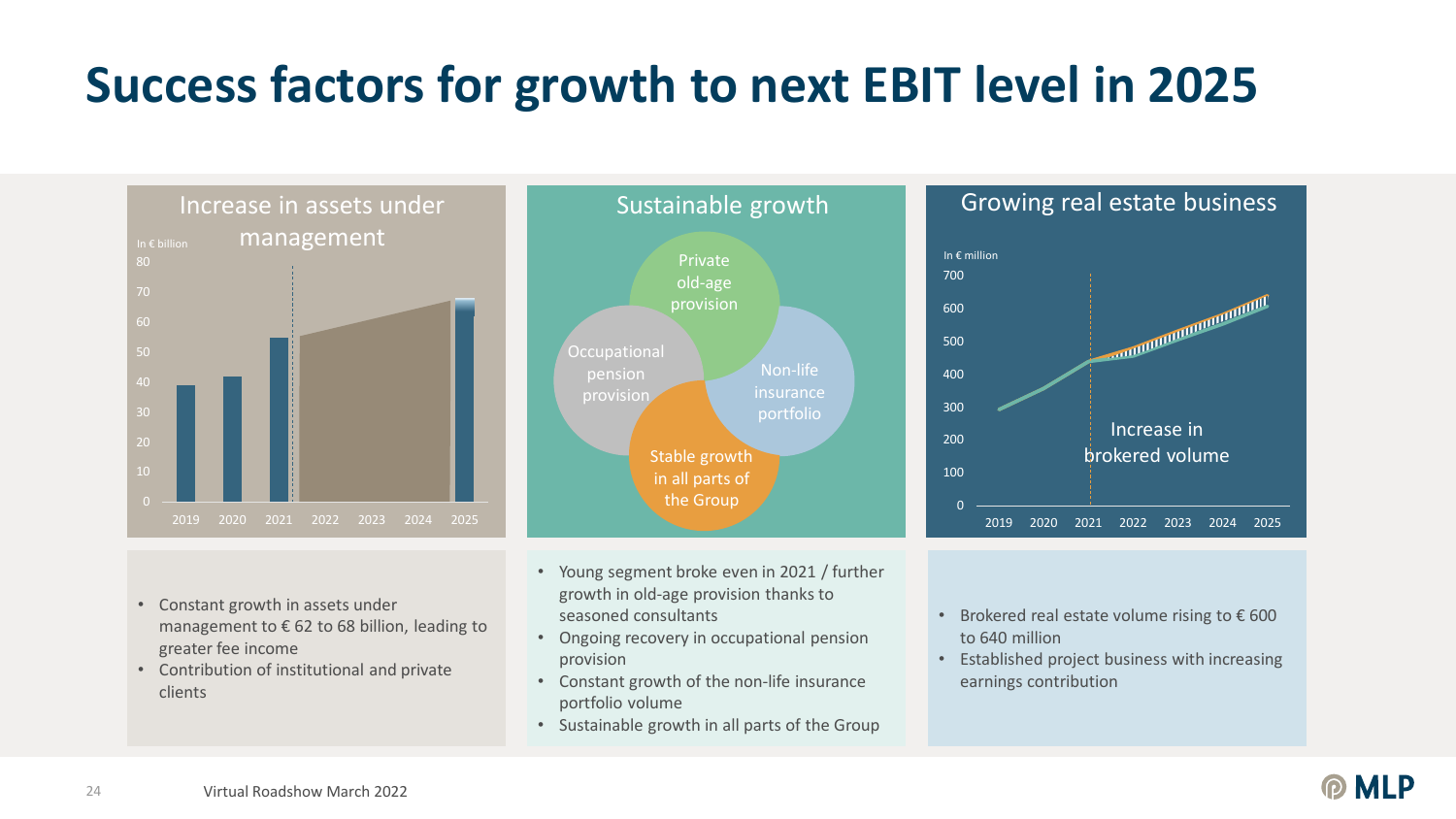#### **Summary**

- A wide range of challenges overcome, while seizing opportunities in markets **2021** again represents an exceptional and **particularly successful year** for MLP
- **MLP Group** now stronger and more diversified than ever before, at the same time additional growth potential created – **Forecast for 2022 and Planning for 2025** underpin this
- Confident start to the year despite increased risks in the markets focus already on the **next period of growth**: planned EBIT of € 100 to 110 million in 2025